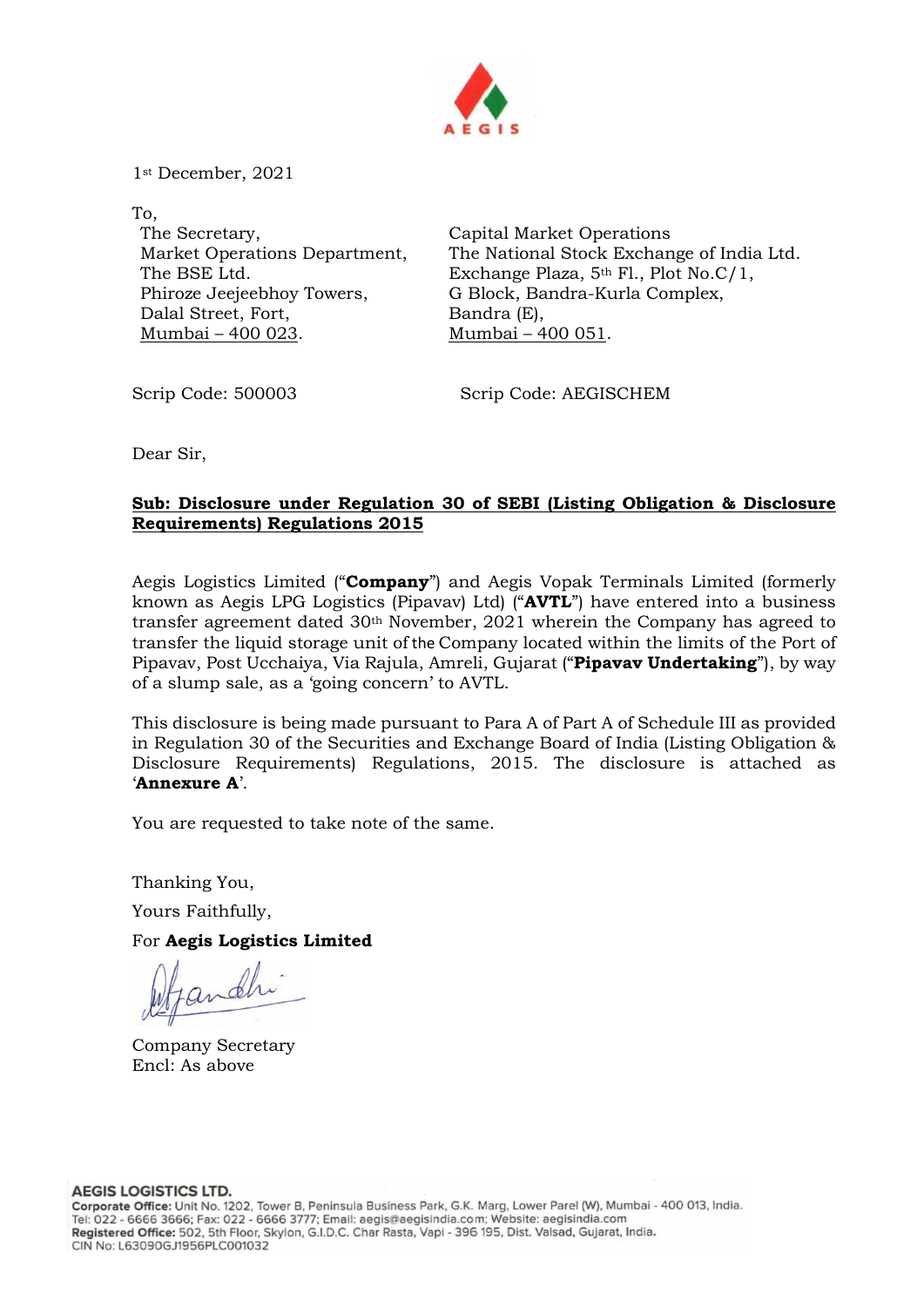

## ANNEXURE A

| Sr.<br>No. | <b>Items for Disclosure</b>                                                                                                                                                       | Description                                                                                                                                                                                                                                                                             |
|------------|-----------------------------------------------------------------------------------------------------------------------------------------------------------------------------------|-----------------------------------------------------------------------------------------------------------------------------------------------------------------------------------------------------------------------------------------------------------------------------------------|
| (a)        | The amount and percentage of the<br>turnover or revenue or income and net<br>worth contributed by such unit or<br>division of the listed entity during the<br>last financial year | The revenue / income from the<br>Pipavav Undertaking for FY 2020<br>$-2021$ is INR 4.05 Crores $(0.57\%$<br>of revenue / income of the<br>Company on Standalone basis for<br>FY 2020-2021).                                                                                             |
|            |                                                                                                                                                                                   | Net-worth (based on gross value<br>of assets) relating to the Pipavav<br>Undertaking as on 31st March<br>2021 was INR 78.36 Crores.                                                                                                                                                     |
| (b)        | Date on which the agreement for sale has<br>been entered into                                                                                                                     | The business transfer agreement<br>(the "BTA") for the sale of the<br>Pipavav Undertaking has been<br>executed on 30th November, 2021.                                                                                                                                                  |
| (c)        | The expected date of completion of<br>sale/disposal;                                                                                                                              | Subject to obtaining the requisite<br>approvals, the sale of the Pipavav<br>Undertaking would be completed<br>by 31 <sup>st</sup> March, 2022 or such other<br>date as may be mutually agreed.                                                                                          |
| (d)        | Consideration<br>received<br>from<br>such<br>sale/disposal;                                                                                                                       | A lump sum consideration of INR<br>170 Crores (Rupees One Hundred<br>and Seventy Crores only) will be<br>received by the Company for the<br>slump<br>sale<br>of the<br>Pipavav<br>Undertaking as a going concern,<br>[subject to<br>customary<br>adjustments as provided in the<br>BTA. |
| (e)        | Brief details of buyers and whether any<br>of the buyers belong to the promoter/<br>promoter group/group companies. If yes,<br>details thereof;                                   | <b>AVTL</b><br>wholly<br>owned<br>1S<br>a<br>subsidiary of the Company.                                                                                                                                                                                                                 |
| (f)        | Whether the transaction<br>would<br>fall<br>within related party transactions. If yes,<br>nature of interest and details thereof and                                              | Since AVTL is a wholly owned<br>subsidiary of the Company, the<br>transaction is a related party<br>transaction. The consideration for<br>sale of the Pipavav Undertaking                                                                                                               |

AEGIS LOGISTICS LTD.<br>Corporate Office: Unit No. 1202, Tower B, Peninsula Business Park, G.K. Marg, Lower Parel (W), Mumbai - 400 013, India.<br>Tel: 022 - 6666 3666; Fax: 022 - 6666 3777; Email: aegis@aegisindia.com; Website: